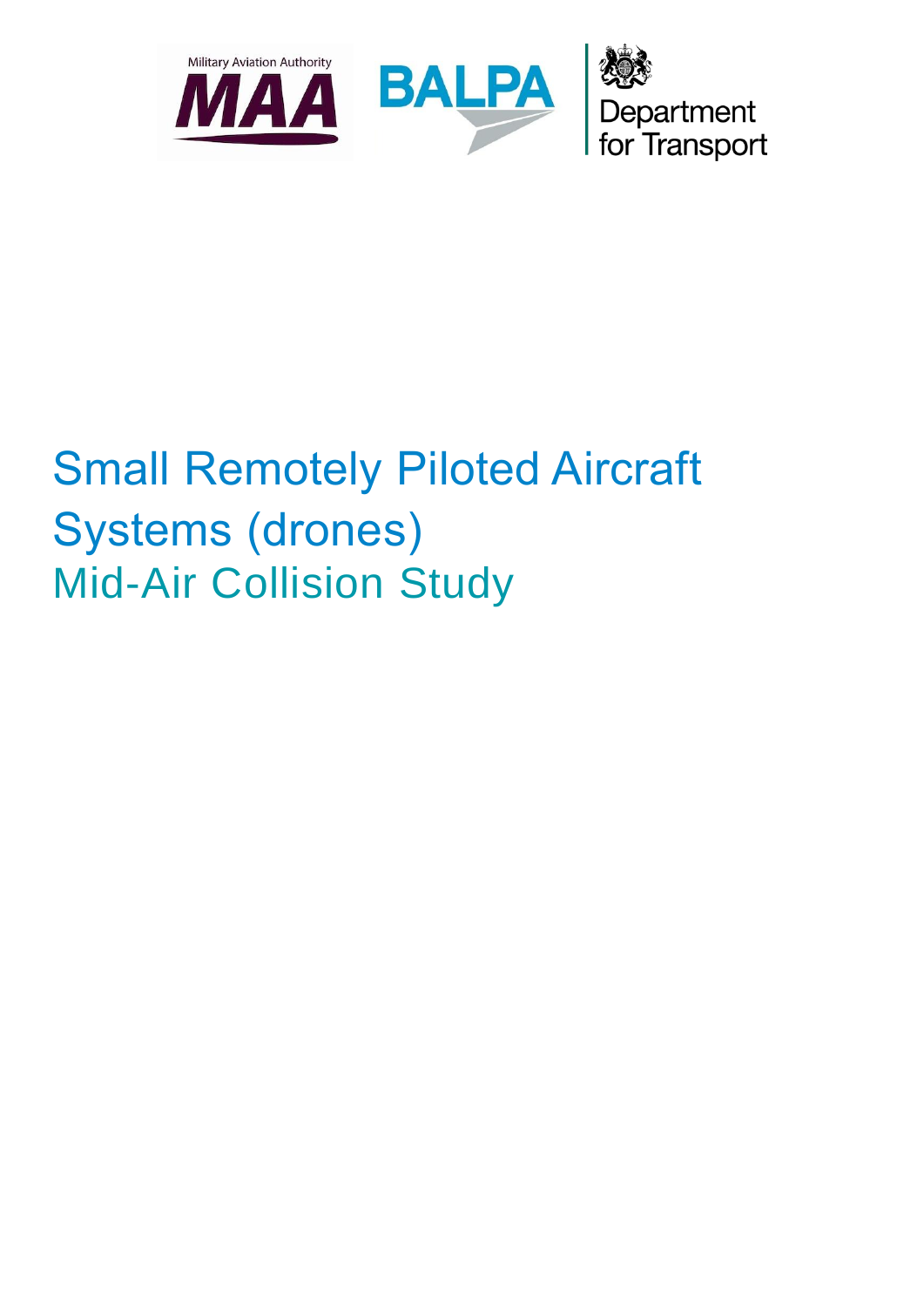### **OGL**

© Crown copyright 2016

Copyright in the typographical arrangement rests with the Crown.

You may re-use this information (not including logos or third-party material) free of charge in any format or medium, under the terms of the Open Government Licence. To view this licence, visit <http://www.nationalarchives.gov.uk/doc/open-government-licence/version/3/> or write to the Information Policy Team, The National Archives, Kew, London TW9 4DU, or e-mail: [psi@nationalarchives.gsi.gov.uk](mailto:psi@nationalarchives.gsi.gov.uk)

Where we have identified any third-party copyright information you will need to obtain permission from the copyright holders concerned.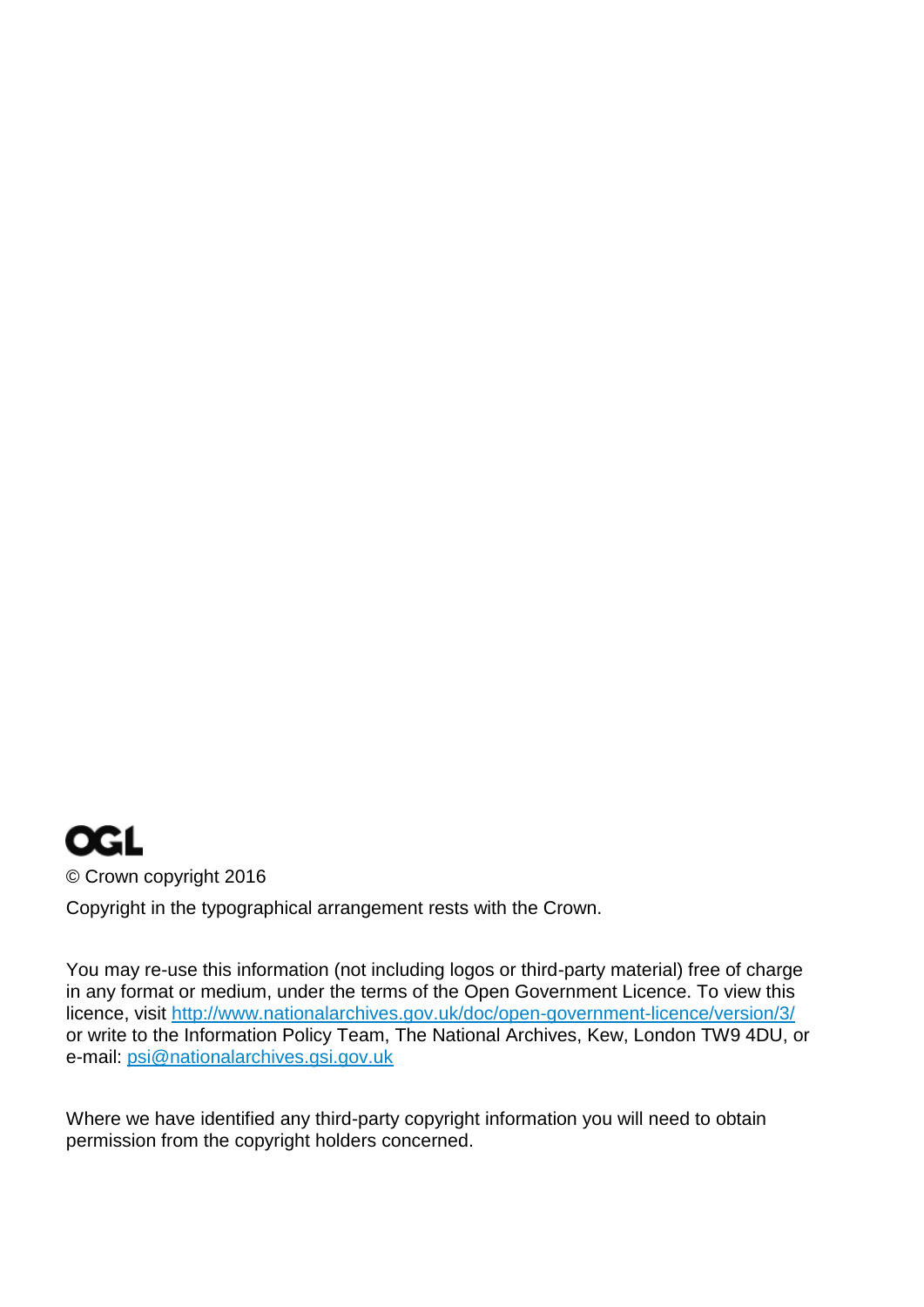### **Contents**

| <b>Executive summary</b>                           | 4  |
|----------------------------------------------------|----|
| 1. Introduction                                    | 6  |
| 2. Previous Work                                   | 8  |
| 3. Scenarios                                       | 9  |
| Aircraft structures                                | 9  |
| <b>Drones</b>                                      | 9  |
| Impact speeds                                      | 10 |
| 4. Testing and Modelling                           | 11 |
| <b>Testing environment</b>                         | 11 |
| Drone components                                   | 12 |
| Calibration of computer model                      | 13 |
| 5. Results                                         | 15 |
| Non-birdstrike Certified Helicopter Windscreens    | 15 |
| <b>Birdstrike Certified Helicopter Windscreens</b> | 15 |
| <b>Helicopter Tail Rotors</b>                      | 15 |
| <b>Airliner Windscreens</b>                        | 15 |
| <b>Drone Construction and Orientation</b>          | 16 |
| 6. Conclusions                                     | 17 |
| 7. Recommendations                                 | 18 |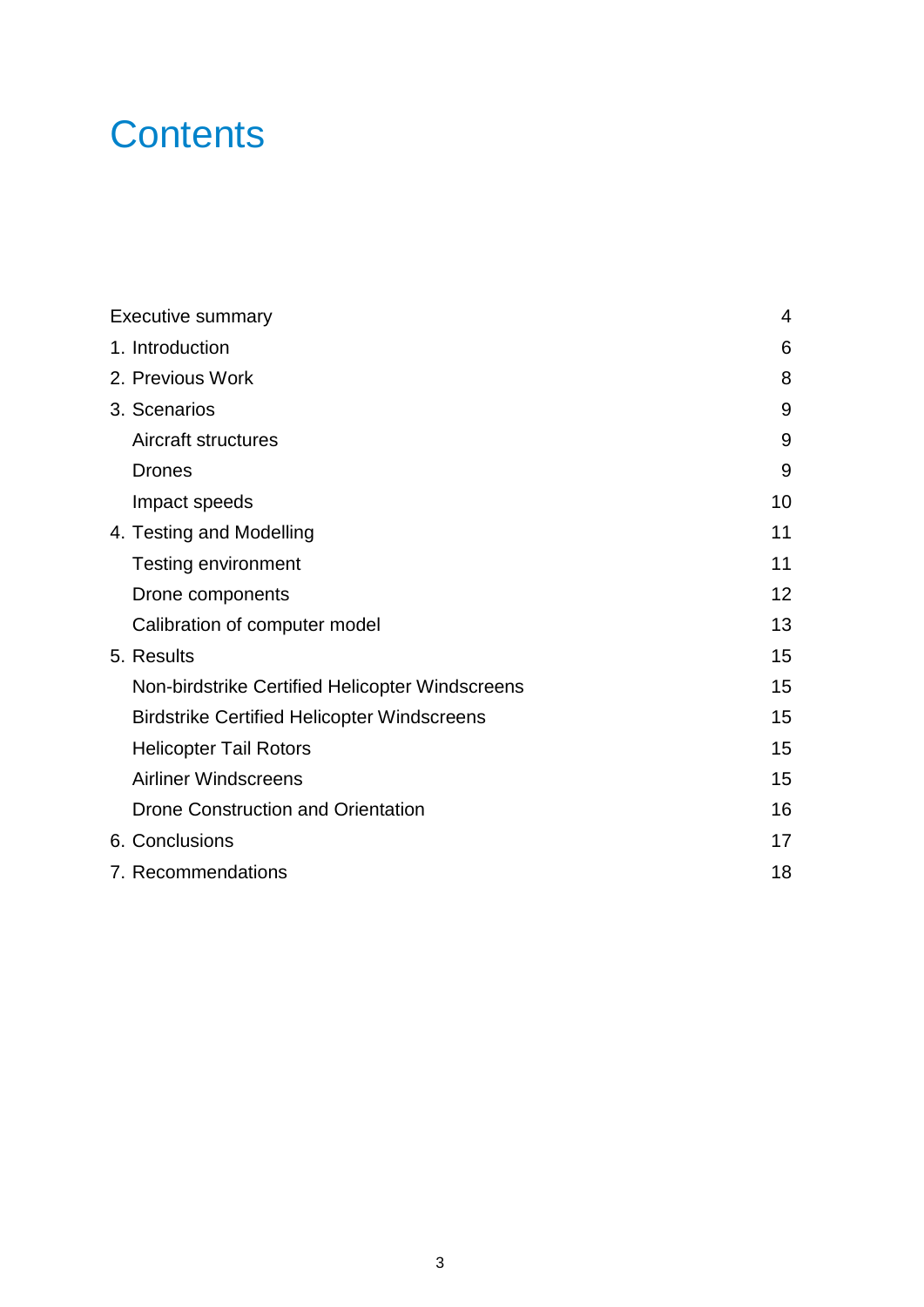### Executive summary

The Department for Transport, the Military Aviation Authority and British Airline Pilots' Association commissioned a study into the effects of a mid-air collision between small remotely piloted aircraft systems (RPAS, commonly known as a drones) and manned aircraft.

The study was conducted by QinetiQ and Natural Impacts using laboratory collision testing and computer modelling.

This report was authored jointly by the commissioning stakeholders in order to summarise the findings of this work performed by QinetiQ, and give consideration to how the results will be used.

This study aimed to find the lowest speed at collision where critical damage could occur to aircraft components. Critical damage was defined in this study to mean major structural damage of the aircraft component or penetration of drone through the windscreen into the cockpit. The study has indicated that:

- Non-birdstrike certified helicopter windscreens have very limited resilience to the impact of a drone, well below normal cruise speeds.
- The non-birdstrike certified helicopter windscreen results can also be applied to general aviation aeroplanes which also do not have a birdstrike certification requirement.
- Although the birdstrike certified windscreens tested had greater resistance than non-birdstrike certified, they could still be critically damaged at normal cruise speeds.
- Helicopter tail rotors are also very vulnerable to the impact of a drone, with modelling showing blade failures from impacts with the smaller drone components tested.
- Airliner windscreens are much more resistant, however, the study showed that there is a risk of critical windscreen damage under certain impact conditions:
	- ─ It was found that critical damage did not occur at high, but realistic impact speeds, with the 1.2 kg class drone components.
	- ─ However, critical damage did occur to the airliner windscreens at high, but realistic, impact speeds, with the 4 kg class drone components used in this study.
- The construction of the drone plays a significant role in the impact of a collision. Notably, the 400 g class drone components, which included exposed metal motors, caused critical failure of the helicopter windscreens at lower speeds than the 1.2 kg class drone components, which had plastic covering over their motors. This is believed to have absorbed some of the shock of the collision, reducing the impact.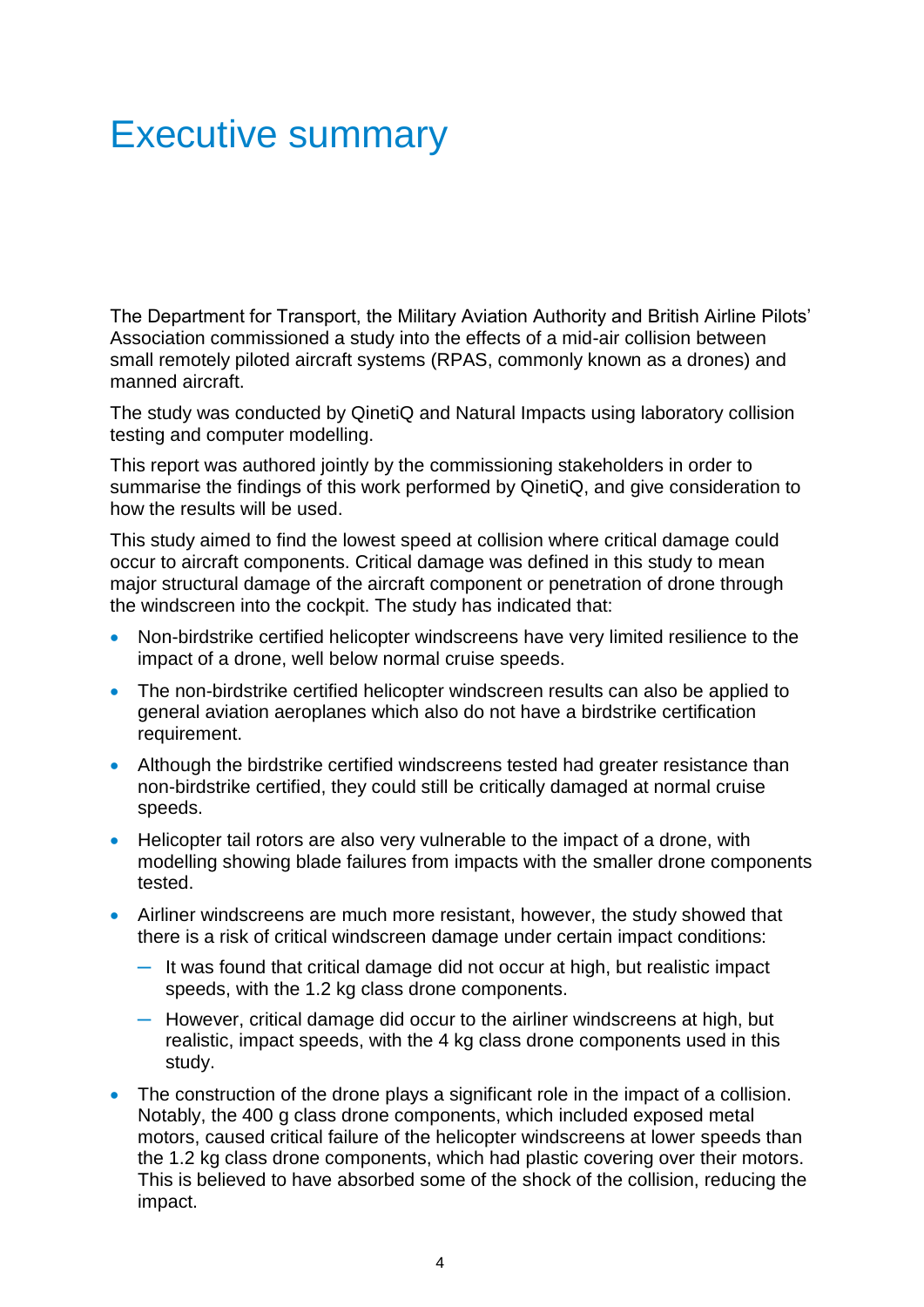• The testing and modelling showed that the drone components used can cause significantly more damage than birds of equivalent masses at speeds lower than required to meet birdstrike certification standards.

The study resulted in an increase in knowledge regarding the severity of a mid-air collision between a manned aircraft and a small drone. It should be noted that to understand the risk fully, work should also be done to estimate the likelihood of a collision.

Recommendations were made on further work and possible mitigations and, alongside other work evaluating the likelihood of a collision, will be used to inform future rules and regulations on the use of drones.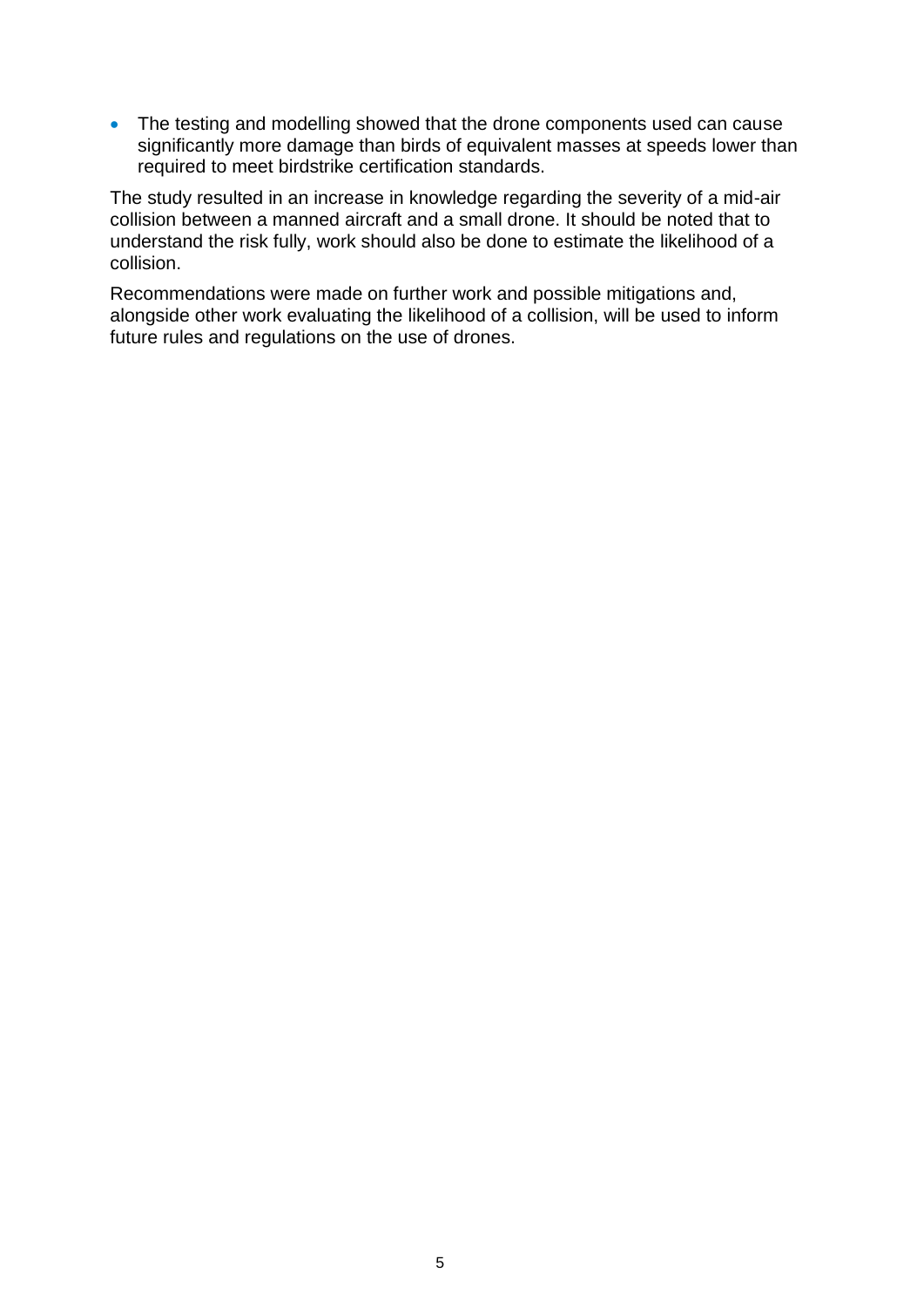# 1. Introduction

- 1.1 Drones are gaining in popularity for both leisure use and for commercial activities. The Government's ambition is to ensure that drones are used for the benefit of society by delivering public and commercial services in a way that ensures the safety of other airspace users as well as the public on the ground, while also giving due consideration to security and privacy.
- 1.2 The safety of the public on the ground and of manned aviation are the most important considerations. The rise in the popularity of drones has come with a rise in the number of Airprox reports. An Airprox is a situation in which, in the opinion of a pilot or air traffic services personnel, the distance between aircraft as well as their relative positions and speed have been such that the safety of the aircraft involved may have been compromised.<sup>1</sup> In the UK these Airprox incidents are investigated by the UK Airprox Board.<sup>2</sup> The number of incidents reviewed by the Airprox board involving objects believed to be drones has risen from six such events in 2014, to 29 in 2015 and 70 in 2016. In 2017, there have been 34 drone-related Airprox incidents up until the end of May; for the corresponding time period in 2016 the number was 28. Conversely, the number of Airprox incidents between manned aircraft has decreased in recent years from 206 in 2014, to 175 in 2015 and 168 in 2016.<sup>3</sup>
- 1.3 To provide further context on the likelihood of a collision, the number of confirmed birdstrikes reported to the CAA in 2016 was 1835, with an additional 821 unconfirmed bird impacts and 268 near misses.<sup>4</sup>
- 1.4 Airlines, flight crews, aviation authorities and the general public are understandably concerned about the potential consequences of a possible collision with a drone. Whilst much is already understood about the degree and type of damage likely to be caused to aircraft structures by a birdstrike, little was previously known about the potential risks presented by drones to manned aircraft.
- 1.5 The Department for Transport (DfT), the Military Aviation Authority (MAA) and the British Airline Pilots' Association (BALPA), hereafter referred to as the stakeholders, all came together to commission this study to gain greater knowledge in this area.
- 1.6 While this study looks at the severity of an impact with a drone, it is important to also consider the likelihood of such a collision when assessing the risk. Any existing or future work on assessing the likelihood of a collision should be considered alongside the findings of this project in order to fully assess the risk.
- 1.7 This significant study was organised and scoped in collaboration with the Unmanned Air System Capability Development Centre (UAS CDC) within the Ministry of Defence. The UAS CDC were instrumental in guiding the tender process and QinetiQ and Natural Impacts were chosen by the stakeholders to conduct the study. Both organisations have a wealth of experience in their respective fields, and are highly

 $\overline{a}$ <sup>1</sup> <https://www.airproxboard.org.uk/Learn-more/Frequently-asked-questions/>

<sup>2</sup> <https://www.airproxboard.org.uk/home/>

<sup>&</sup>lt;sup>3</sup> Removing drones, balloons, models, parachutists and unknowns from the total number of Airprox reports.

<sup>4</sup> <http://www.caa.co.uk/Data-and-analysis/Safety-and-security/Datasets/Birdstrikes/>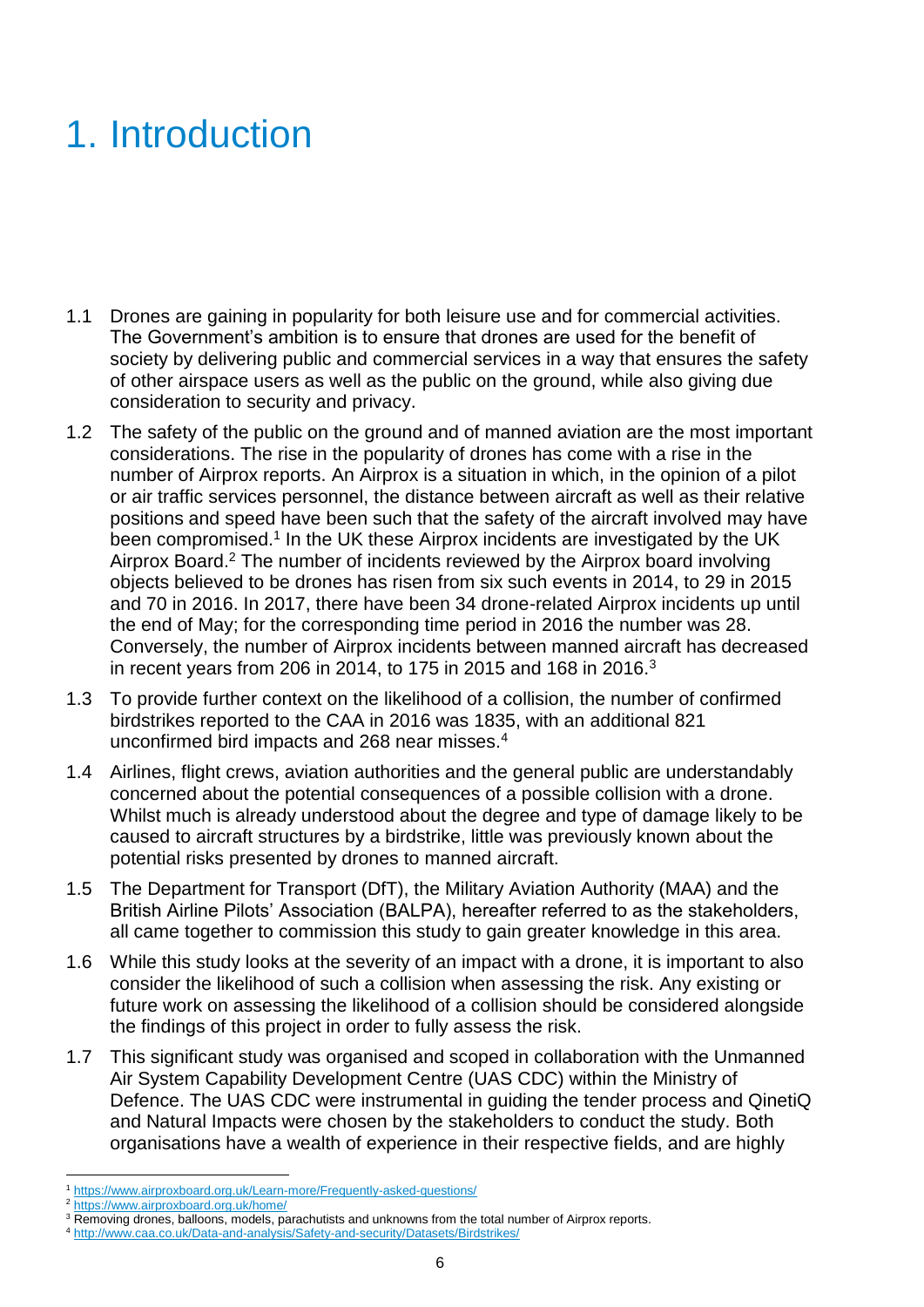regarded organisations who conduct studies for defence, international companies and regulators. They also have first-hand experience with birdstrike testing and impact modelling.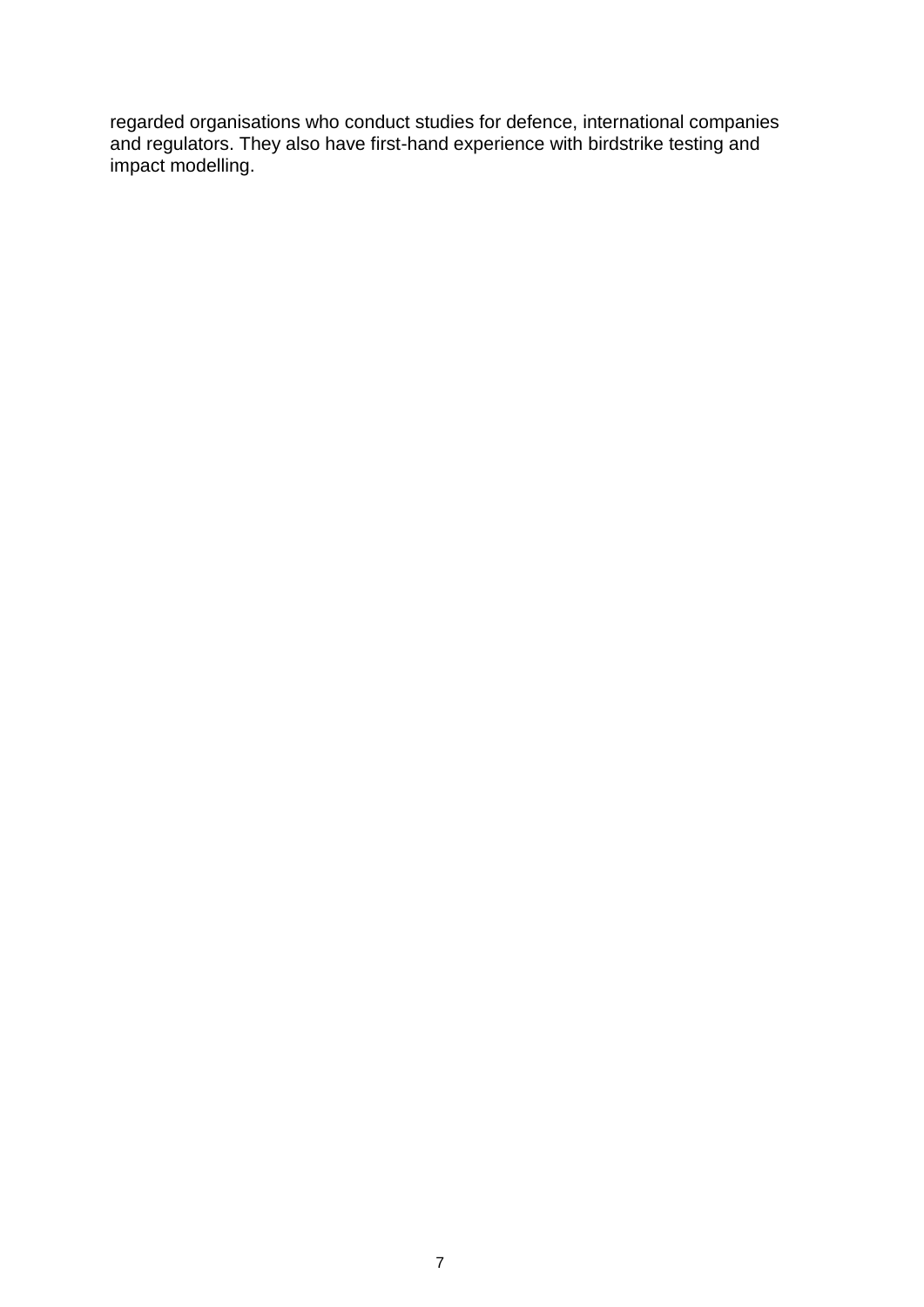### 2. Previous Work

- 2.1 To date the perceived threats posed by drones to aviation safety have been the subject of significant speculation but minimal evidence-based substantiation. This study was exceptional in its scope and approach, and is one of only a very small number of studies that directly addresses the topic of drone collisions.
- 2.2 While there are many references on the subject of birdstrikes against manned aircraft, where the impacting bird is typically described as a fluid, some drone components such as the motors and batteries, are harder and potentially more damaging for comparable masses.
- 2.3 Particularly relevant previous research has been conducted by Imperial College, sponsored by the Defence Science and Technology Laboratories (Dstl). Their project involved modelling and impact tests that compared the effect of birdstrikes on aircraft with those of nano-UAVs (very small unmanned air vehicles), as represented by generic quad-copters of masses up to 200 grams. The work was undertaken to inform the discussion on whether it was safe to operate nano-UAVs in the vicinity of military aircraft. Important distinctions between the impact characteristics of birds and nano-UAVs were identified and therefore, it was concluded that the assessment of drone impact requires particular consideration, and cannot be inferred directly from birdstrike response. The Imperial study also showed that levels of damage from the drone impacts were dependent upon the particular components and impact conditions.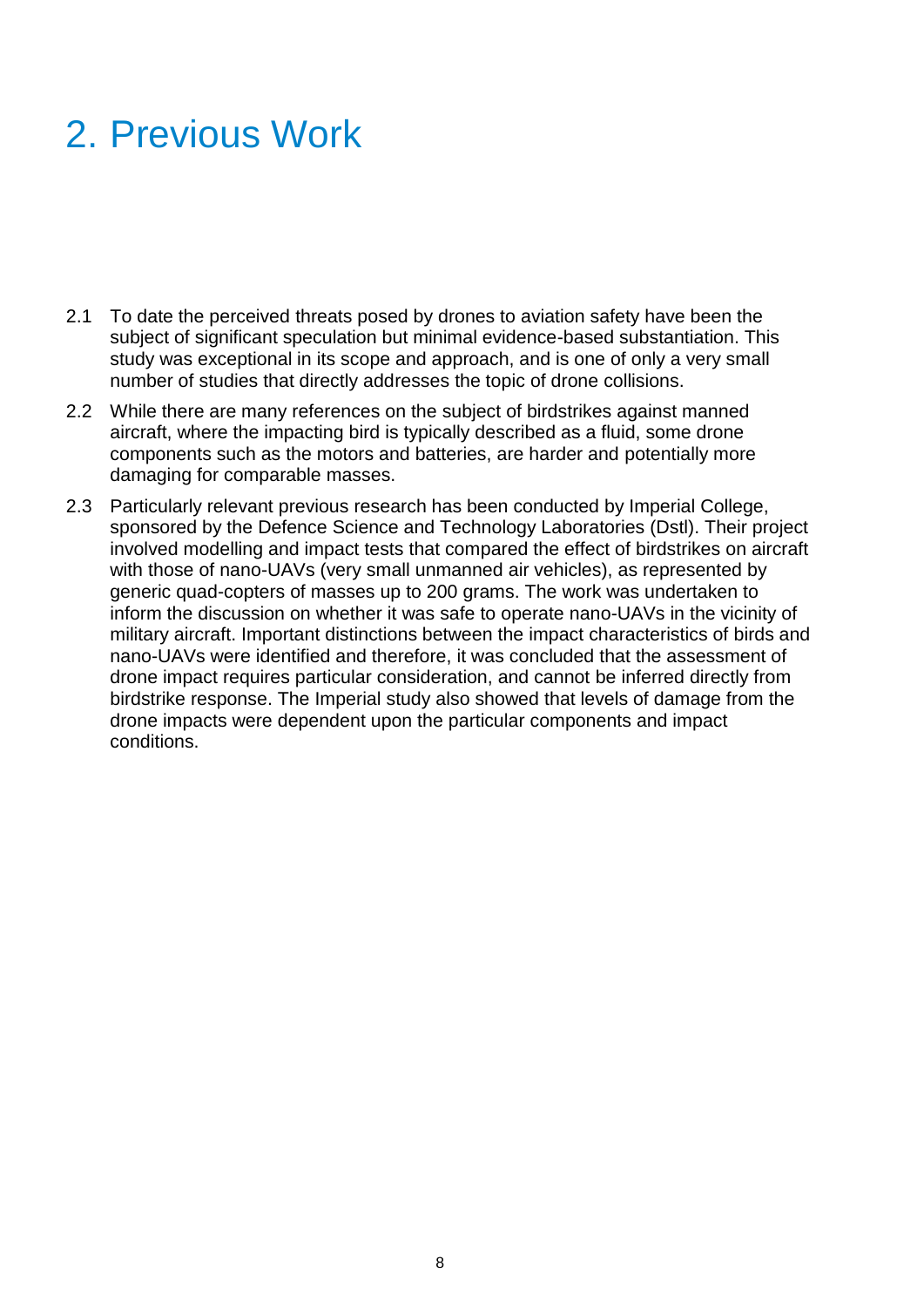# 3. Scenarios

3.1 For this project, the stakeholders investigated several scenarios based on real-world situations that were considered to be most likely to occur and to pose the greatest risk.

#### Aircraft structures

- 3.2 The aircraft structures chosen were:
	- Helicopter windscreens (one birdstrike certified and one not).
	- Helicopter tail rotors
	- Large airliner windscreens
- 3.3 Part of the reasoning for choosing a non-birdstrike certified windscreen was to enable a comparison to general aviation aircraft which do not have a requirement for birdstrike certification.
- 3.4 Birdstrike certification of aircraft components requires demonstration, by testing, that the components are resistant to bird impacts. This testing covers several parameters relevant to bird impacts and when these are all passed the component is certified for future use.
- 3.5 Two airliner windscreens were used, one with two layers glass construction which was used to test the projectile launching mechanism, referred to as Airliner-B. The main testing and modelling was conducted using a more complex windscreen with three glass layers, referred to as Airliner-A.

#### **Drones**

- 3.6 The most widely available small drone types were considered and a number were selected covering the range of sizes. Drone components were selected that would represent drones that would be typically found in the following classes:
	- A 0.4 kilogram class maximum take-off weight (MTOW) quadcopter; referred to as a '400 gram class' quadcopter or drone through this document: This covers the toy market and small hobbyist drones.
	- A 1.2 kilogram MTOW class quadcopter of 1.2 kilogram; referred to as a '1.2 kilogram class' quadcopter or drone throughout this document: This covers the majority of hobbyist and some smaller professional drones.
	- A 4 kilogram class MTOW quadcopter; referred to as a '4 kilogram class' quadcopter or drone throughout this document: This covers some professional drones and some larger hobbyist drones.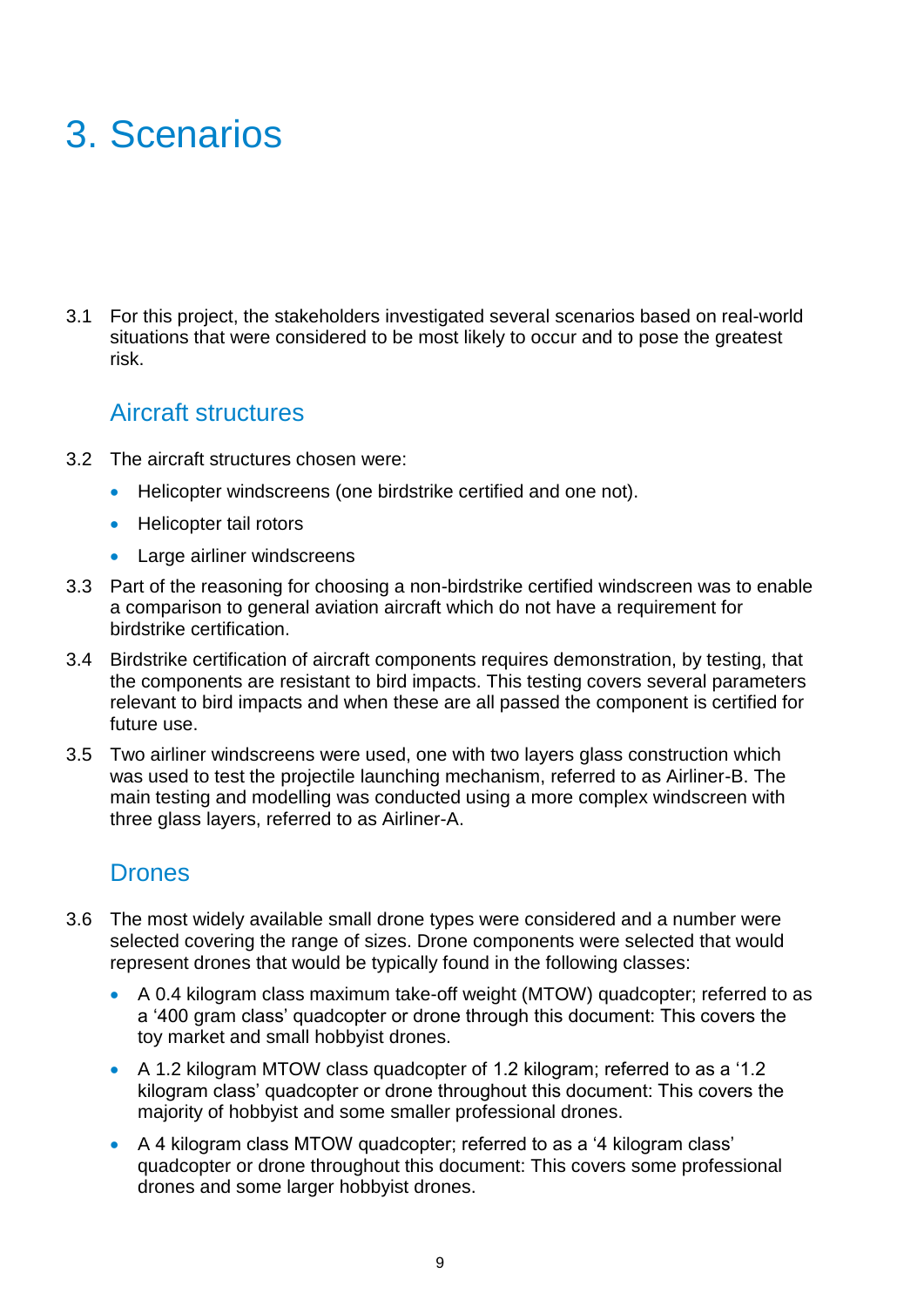A 3.5 kilogram class MTOW fixed-wing drone; referred to as '3.5 kilogram class' fixed wing drone throughout this document: This was considered to be representative of professional longer endurance drones, in addition to some hobbyist drone types. The fixed wing type with the nose-mounted propeller was used as this was considered to represent a greater impact risk than tail-mounted propeller.

#### Impact speeds

- 3.7 For a given collision, the range of possible impact velocities and other impact conditions are too numerous to fully consider within a practical programme of testing. It was therefore necessary to determine an appropriate set of impact speeds for each collision scenario to represent a worst-case in normal flight conditions in the live tests.
- 3.8 Based on their expert knowledge, the stakeholders selected a number of impact speeds for the live tests. They did this by considering the usual cruise speeds of helicopters and the typical speeds of airliners at various stages of low to medium altitude flight. The top end of the test and modelling speeds were based upon a typical range of operating speeds, and speeds that aircraft are typically limited to by Air Traffic Control. For the airliners, they do not represent typical cruise speeds at altitude.
- 3.9 It was assumed that the drone and manned aircraft are on a direct collision course, and are travelling in opposite directions such that the impact velocity is the sum of their true airspeeds. For the computer modelled collisions a large range of speeds, covering the whole range of realistic speeds, were selected and modelled.
- 3.10 The helicopter tail rotor blades were modelled as rotating at their normal operating speed.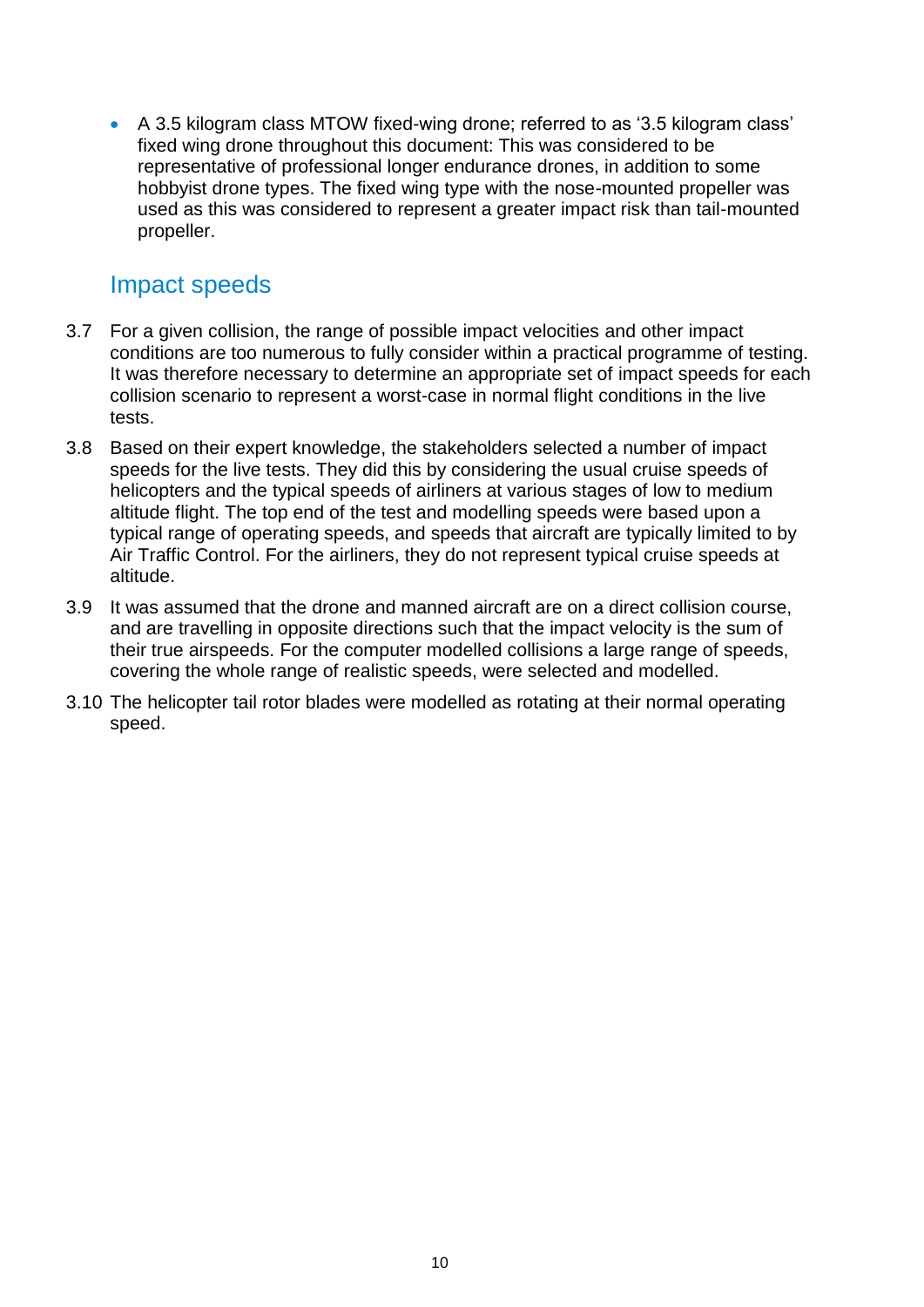# 4. Testing and Modelling

- 4.1 A combination of techniques were used to carry out the project, these included highly detailed computer modelling, using finite element analysis software, and impact tests against genuine aircraft windscreens. No live testing was performed for the tail rotor blades due to difficulty in acquiring blades and the limited resources available for the study.
- 4.2 Use of impact-modelling software can provide additional insight and can enable a wider range of impact conditions to be considered, but to do so reliably requires that the models be validated by experimental tests. This calibration and validation activity was at the centre of the study's requirements, to ensure that an accurate model was created which could be used for this and future work.
- 4.3 It should be noted that both the live testing and the modelling were conducted using conditions which were as close to real life as was practically achievable. However, some factors could not be replicated, for example:
	- the aerodynamic pressure on aircraft structures during flight
	- the internal pressurisation of the cockpits
	- the low temperatures experienced in flight which could change the way that drone and aircraft materials would behave during an impact
- 4.4 [Figure 1](#page-10-0) shows the Airliner-A cockpit with one of the windscreens used for testing, and the corresponding computer model on which the simulation was based.



<span id="page-10-0"></span>**Figure 1: Airliner cockpit for impact testing (left) and computer reference model** 

#### Testing environment

4.5 The impact tests were carried out at the Natural Impacts specialist testing facility in Farnborough. The aircraft components were installed in the impact test lab and a large gas gun was used to shoot the drone components against them.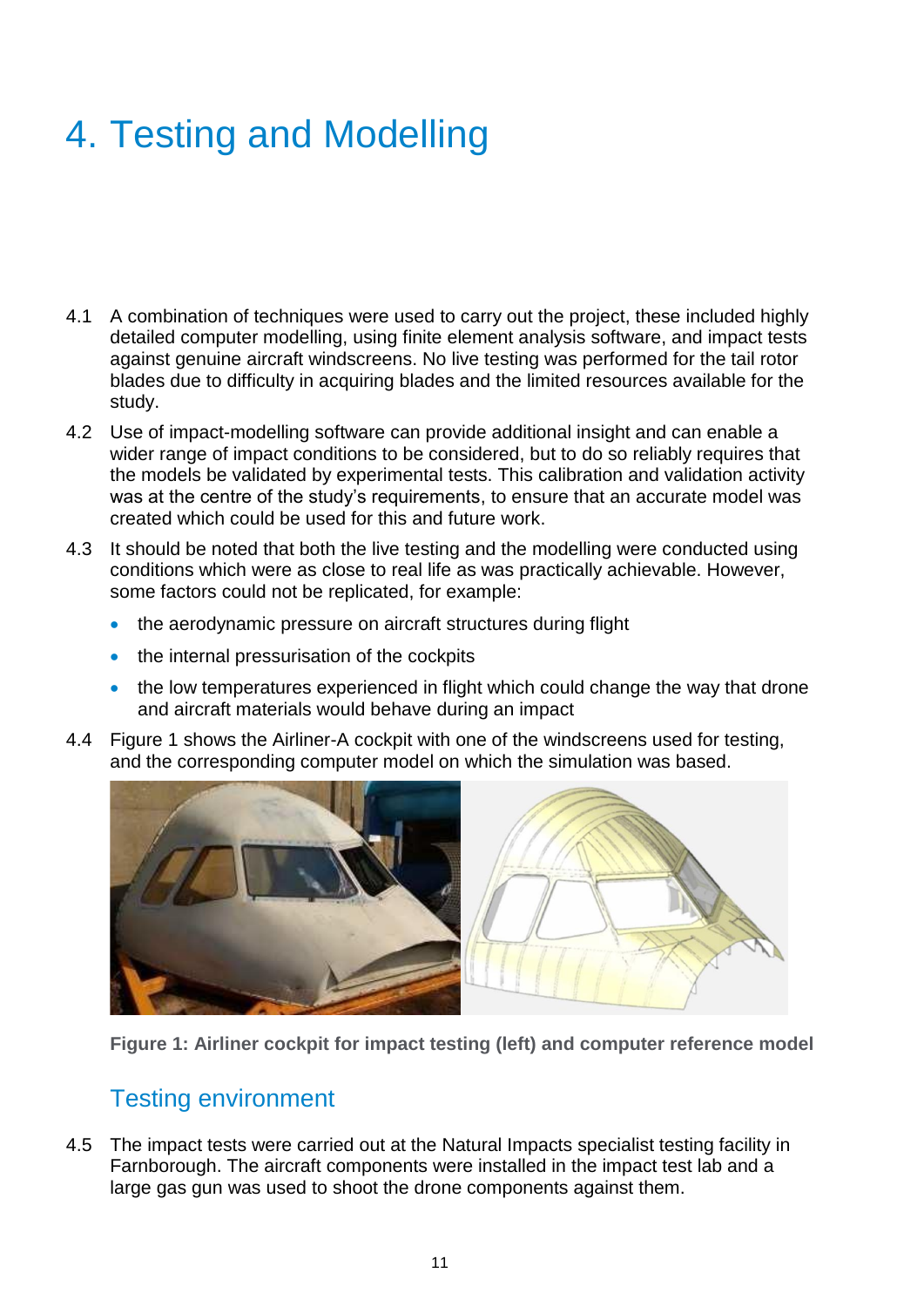4.6 The gas gun is made up of a very long, over ten metres, gun barrel and a compressed air system. The air pressure is built to a controlled pressure then suddenly released to propel the drone down the barrel into the target windscreen. The use of this gas gun allowed a very fine tuning of the impact speeds leading to scientifically valuable and repeatable results.

#### Drone components

- 4.7 The drone configurations considered include quadcopters and fixed-wing drones. Quadcopters typically have four arms and motors in a cruciform arrangement attached to a central body with battery and usually a camera used for aerial photography. Fixed-wing drones typically have a central fuselage including the battery, the propeller and other components, with lightweight wings attached. An important point is that the study focussed on typical RPAS that would be encountered within each of the different classes of drones on the market today. For example, the large quadcopter studied was within the 4 kg class, but is representative of a typical hobbyist drone within this class that would carry a digital SLR camera and would weigh approximately 2 kg.
- 4.8 A novel solution was found to launch a complete 1.2 kilogram class quadcopter, however, the 4 kilogram class quadcopter and the fixed-wing drone would not have fitted into the gas gun. The decision was made to use the central components of these, removing the lightweight elements, which was considered to be an acceptable approximation. Although the mass of the 4 kilogram class quadcopter test projectile was reduced by approximately 50% compared to the upper limit mass of the 4 kilogram class complete drone, the other two motors, which make up most of the rest of the mass, would impact well away from the main impact point. Furthermore, it was considered that the effect of removing two of the arms was minimal, because the arms are weak so would likely break off in the collision. Therefore, the arms and the motors they are carrying would not contribute greatly at the main point of impact. These justifications were based on expert advice from the project team, but would need further testing to verify.
- 4.9 The computer model used the same configuration to allow comparison with the live tests. As an example, [Figure 2](#page-12-0) shows the components used to construct the 4 kg class quadcopter used for testing and [Figure 3](#page-12-1) shows an image of the computer model for this drone. This drone includes motors, battery and a camera similar to those used on drones used for aerial photography, but only two of the four arms. The original glass-fibre central hub plates were replaced with aluminium which could better withstand the acceleration loads when launched.
- 4.10 For the fixed-wing drone, only the core components were used, i.e. the battery and propeller spinner, without the lightweight wings and fuselage casing.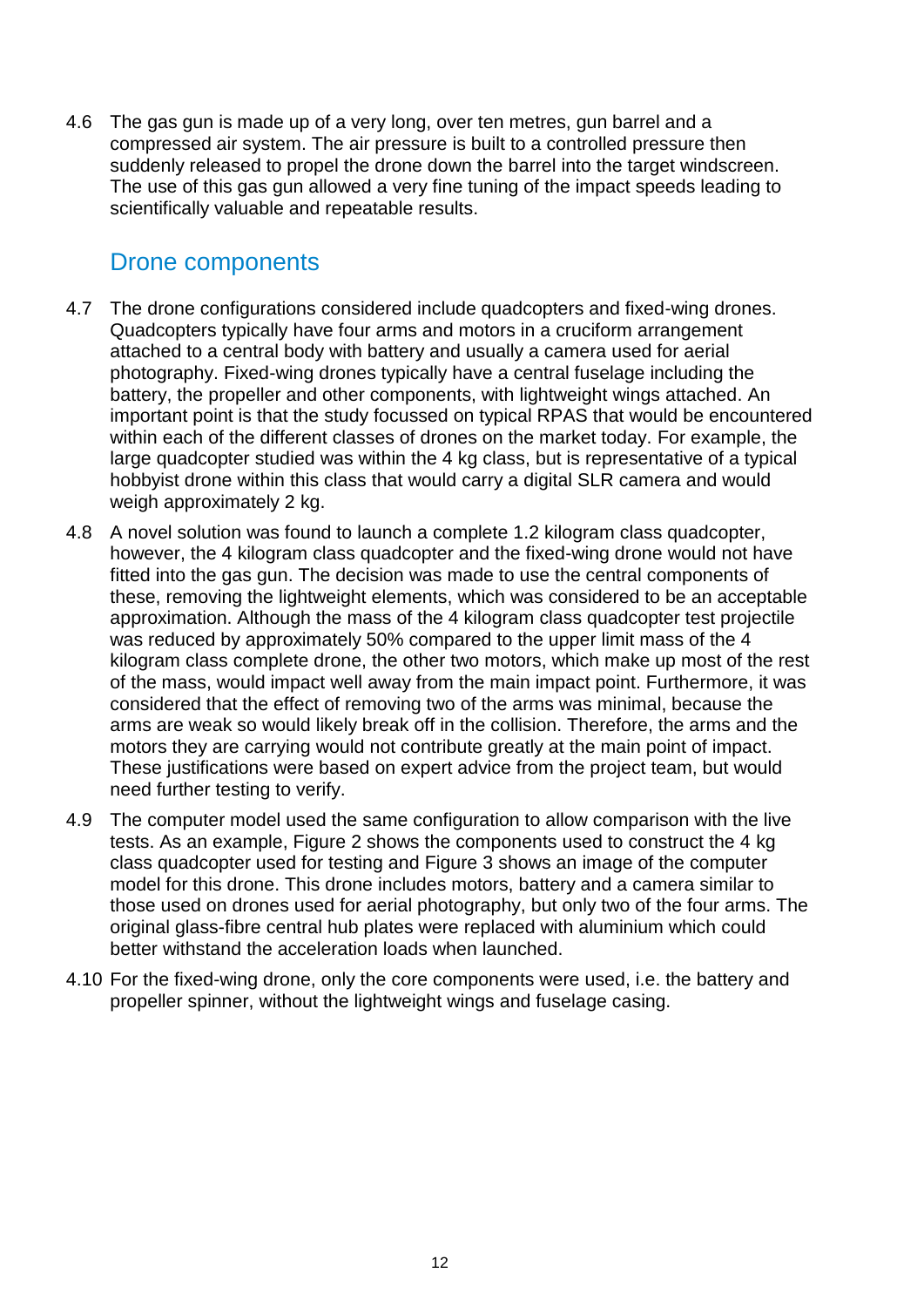

**Figure 2: 4 kg class drone components** 

<span id="page-12-0"></span>

<span id="page-12-1"></span>**Figure 3: 4 kg class drone components model**

#### Calibration of computer model

- 4.11 A number of impact tests were conducted and results were filmed with high-speed cameras. The results were compared with the finite element method modelled results and where necessary, the material properties included in the computer model were adjusted to better reflect the reality of the live tests. The model required only minor calibration, with maximum adjustments to the material properties being only 10%.
- 4.12 Lab tests including crush tests and impact tests were also performed to measure the strength and behaviour of the individual drone components. The results from these tests were also used to calibrate the properties included in the model.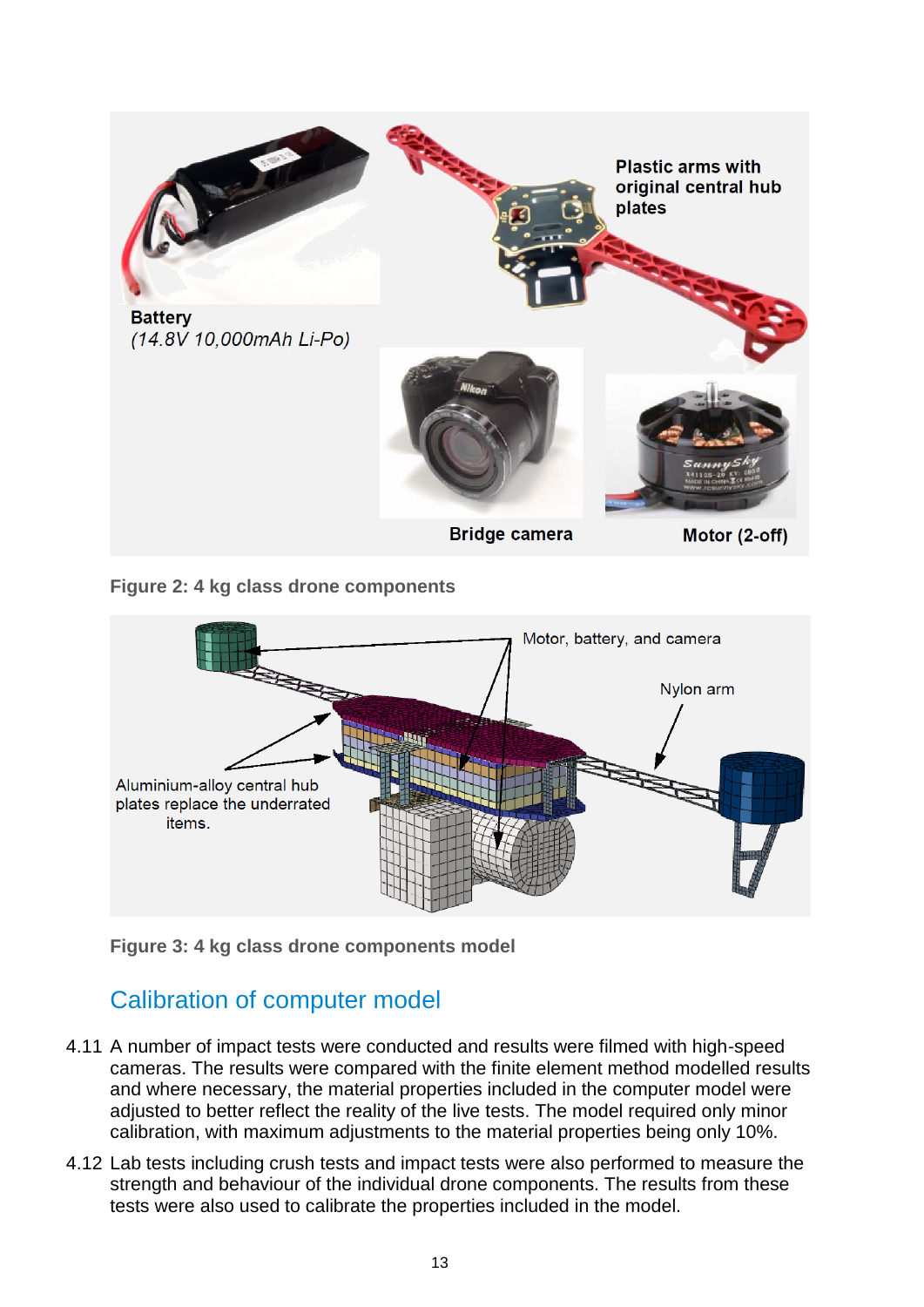- 4.13 The final calibrated model showed a strong correlation with the live tests, giving confidence that the model was accurate. The exception was the airliner windscreen, where the real-life tests showed less damage than predicted by the model at the same speeds. This was thought to be due to the complexity of constructions and some uncertainty as to the exact composition of the glass, details of which were unobtainable at the time. However, the model showed more conservative results than indicated by real-life testing, i.e. showed critical damage at lower speeds than the real-life tests. In any future work, more should be done to refine the structural and material details of these complex windscreens.
- 4.14 This final calibrated model was then used to simulate the collisions covering the full range of impact speeds agreed by the stakeholders.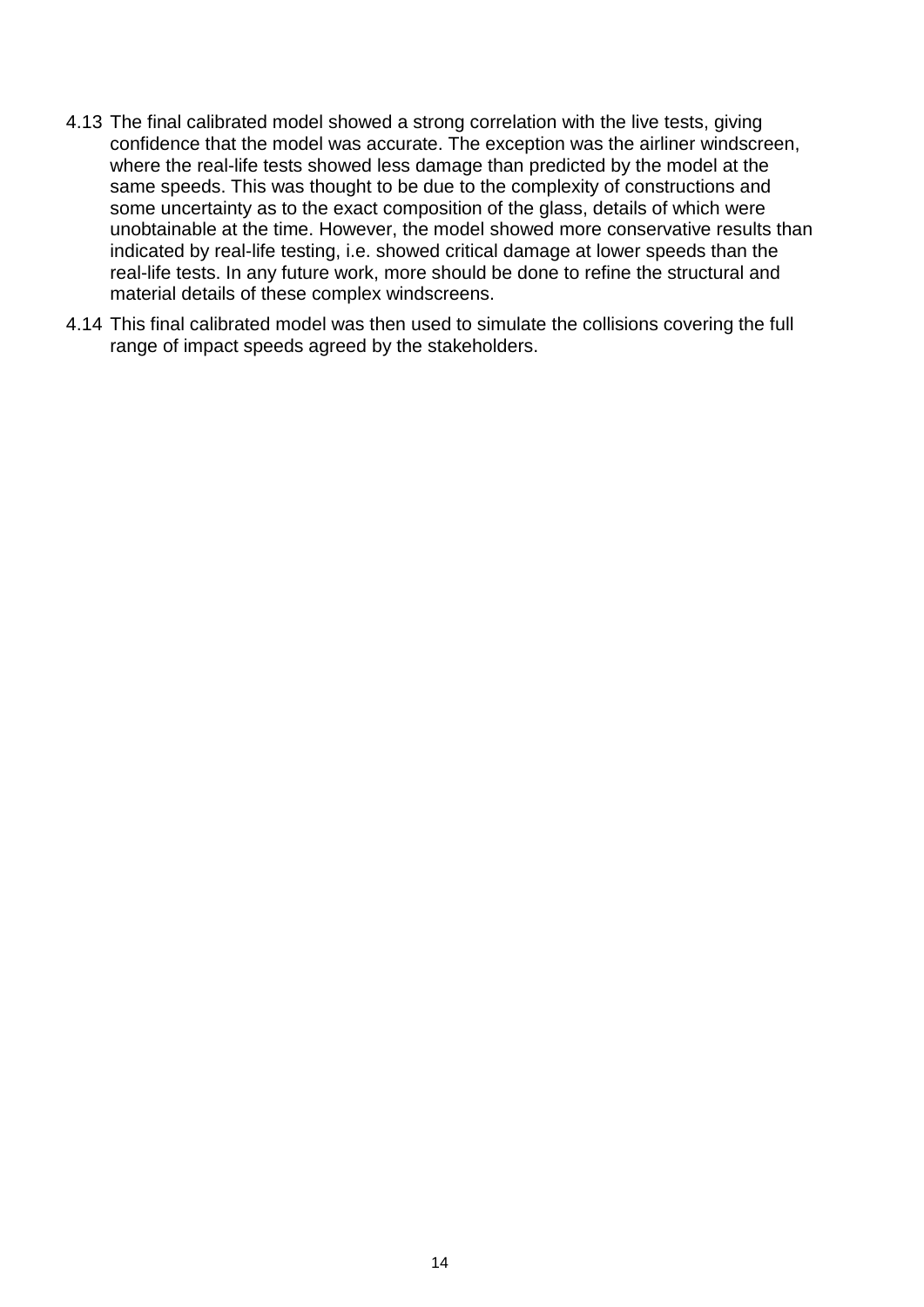### 5. Results

5.1 Prior to conducting this research, the resistance of aircraft components to a drone collision was open to considerable speculation. This project has resulted in an increase in knowledge regarding the severity of mid-air collisions between drones and the manned aircraft components tested.

#### Non-birdstrike Certified Helicopter Windscreens

- 5.2 The non-birdstrike certified helicopter windscreen proved to have a low resistance to all the classes of drones tested, with penetration through the windscreen shown to occur at speeds well below the normal cruising speed of a helicopter of that type. For the fixed-wing drone, which is itself capable of a significant speed in flight, it was found that the drone could penetrate a helicopter windscreen of this type even if the helicopter was stationary.
- 5.3 As general aviation (GA) aircraft do not have a requirement for birdstrike certification, the result from the non-birdstrike certified helicopter could be read across to GA aircraft with comparative severity in the result of a collision.

#### Birdstrike Certified Helicopter Windscreens

5.4 The birdstrike certified helicopter windscreen was found to be much more resistant, but it was found that the quadcopter drones could penetrate these windscreens when the closing speed was similar to the helicopter's typical cruising speed. The speed the fixed-wing drone can itself reach meant that it could penetrate the windscreen if the helicopter was moving at a speed significantly below the normal cruising speed. When the helicopter was stationary, however, it was shown that a fixed-wing drone, when flying at its maximum speed, was unlikely to penetrate this windscreen.

#### Helicopter Tail Rotors

- 5.5 The modelling of helicopter tail rotors showed that they would be vulnerable to impacts with all types of drones. Due to the very high speed of a rotating tail rotor blade, it could be critically damaged by an impact with any drone.
- 5.6 Again, it should be noted that although the most accurate properties available were used, the helicopter tail rotor results were based on modelling only, with no live testing to calibrate the model.

#### Airliner Windscreens

5.7 Airliner windscreens have a more complex and much tougher construction than those of helicopters. It was found that the airliner windscreens, although substantially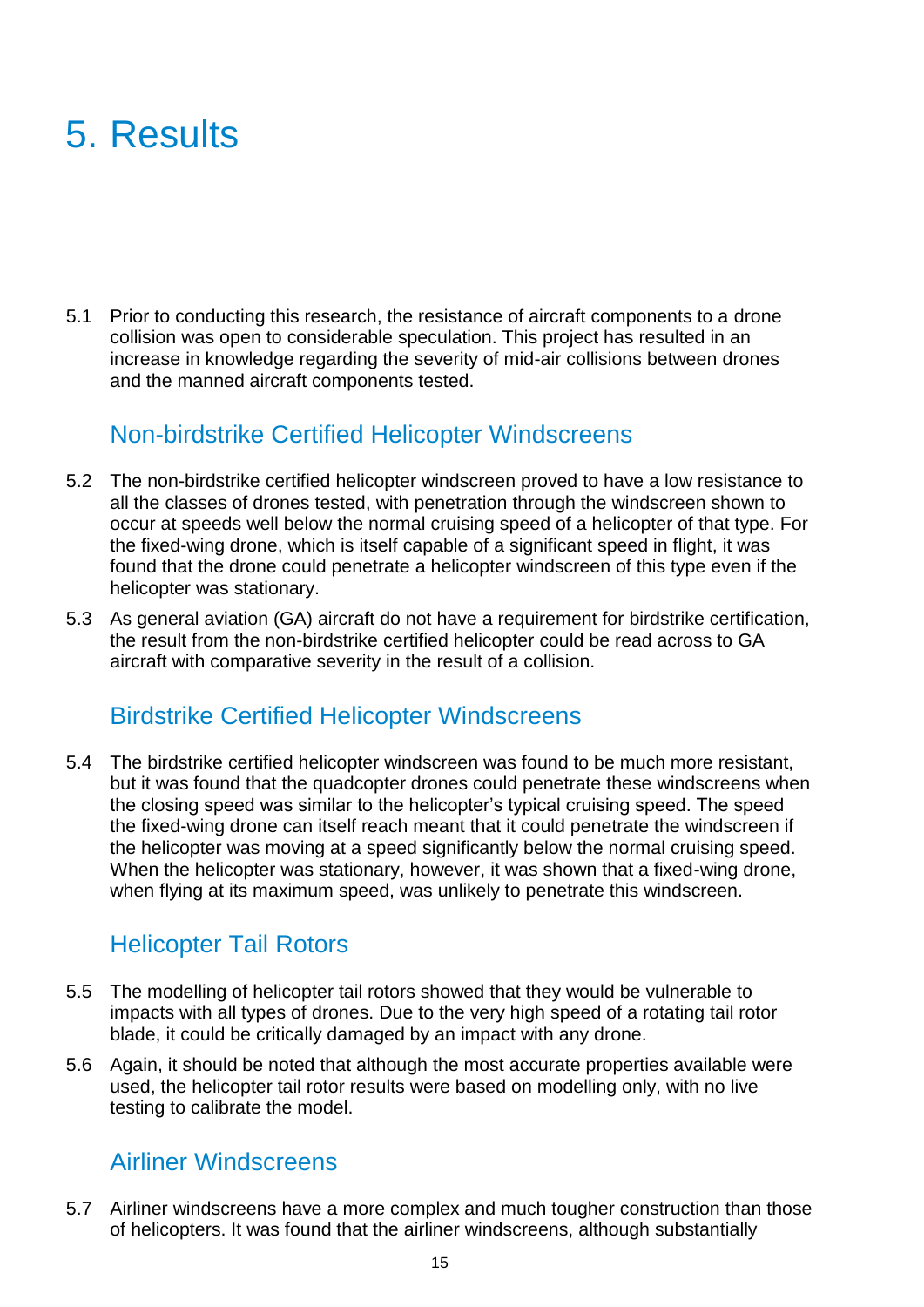damaged, could retain integrity during impacts with drones up to speeds typically flown at during the aircraft landing and later stages of the approach.

- 5.8 At higher altitudes and speeds, modelling and testing showed that severe damage to the Airliner-A windscreen, including complete structural failure of the windscreen, did not occur with the 1.2 kilogram class quadcopter components, but could occur during impacts with the 4 kilogram class quadcopter components. Additionally, during one high speed live test with the Airliner-B windscreen, the 3.5 kilogram class fixed-wing drone components penetrated the windscreen.
- 5.9 While there is a risk of critical windscreen damage to airliners travelling at higher speeds from the more advanced and heavier drones, especially those with exposed metallic components, the likelihood of encountering these drones is significantly less than toy drones. It is nevertheless important to note what the Airliner test has demonstrated; that fixed wing drones with metallic components can do significant damage to aircraft windscreens. The drone construction plays a critical part in the severity of a collision.

#### Drone Construction and Orientation

- 5.10 An important point that this study confirmed was that the components of drones do not behave in the same way as an equivalent mass bird under similar conditions. In fact, the work showed that some of the lower mass projectiles caused more damage than those with a slightly higher mass. This occurred when the harder and denser components, such as motors and batteries, were more exposed on the particular drone model used during the testing.
- 5.11 A simple plastic surround covering a drone motor had a notable effect in lowering the impact forces during component testing.
- 5.12 The configuration of the drone, angle of collision, component masses and orientation of the motor shaft, all had a significant effect on the extent of the collision damage. The high speed video showed that when plastic components impacted the windscreens before the harder metallic components, the damage was reduced. For example, with the airliner windscreen tests, even at the maximum speed tested, the windscreen retained integrity when the plastic elements of the drone impacted first, slightly deflecting the main body and components.
- 5.13 Different live tests were performed with the 4 kg class components, some with the camera on the lower side as in [Figure 3](#page-12-1) and some inverted so the camera was on the upper side. It was found that the damage was less with the camera on the lower side, where the camera impacted the windscreen before the main body of the drone. This implies that the camera was providing some level of shock absorption and again suggests that the configuration of the drone is important.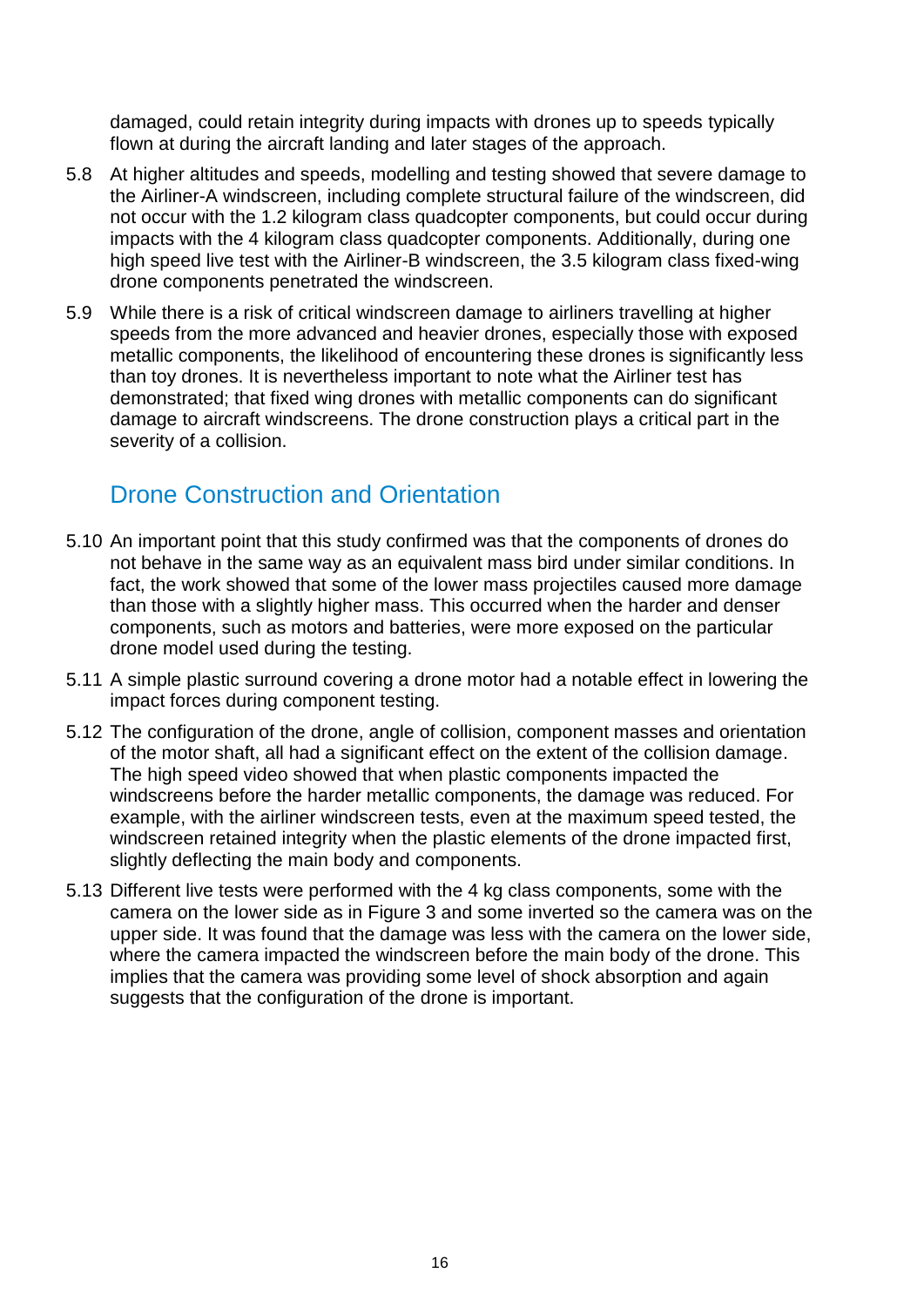## 6. Conclusions

- 6.1 Unlike birdstrikes, the aviation industry is only beginning to understand the risks of drone collisions. This study has resulted in an increase in knowledge in this area.
- 6.2 It is clear from the results that helicopter windscreens could be critically damaged by collisions with a drone in several realistic scenarios. It has also been shown that helicopter tail rotors can also be severely damaged.
- 6.3 Whilst more resilient than helicopters, the modelling and testing in this study has shown that airliner windscreens could be critically damaged by mid-air collisions with 4 kilogram class quadcopter components, and 3.5 kilogram class fixed-wing drones with exposed metallic components at high, but realistic speeds. These impact speeds would usually be encountered when the aircraft is at higher altitudes, 10,000 feet or above, but aircraft do sometimes operate at these speeds at lower altitudes.
- 6.4 The testing has also shown that the construction of a drone can make a significant difference in the impact of a collision. Where the toughest and densest drone components were covered with a plastic casing, or did not hit the windscreen first, the impact of the collisions was lessened.
- 6.5 With regard to the comparison with the severity of a birdstrike, it was realised that drones can cause significantly more damage than a bird of equivalent mass at the same speed. This seems to be due to the hard metallic components present in drones and means that birdstrike certification cannot necessarily be used as a prediction of complete protection from drones.